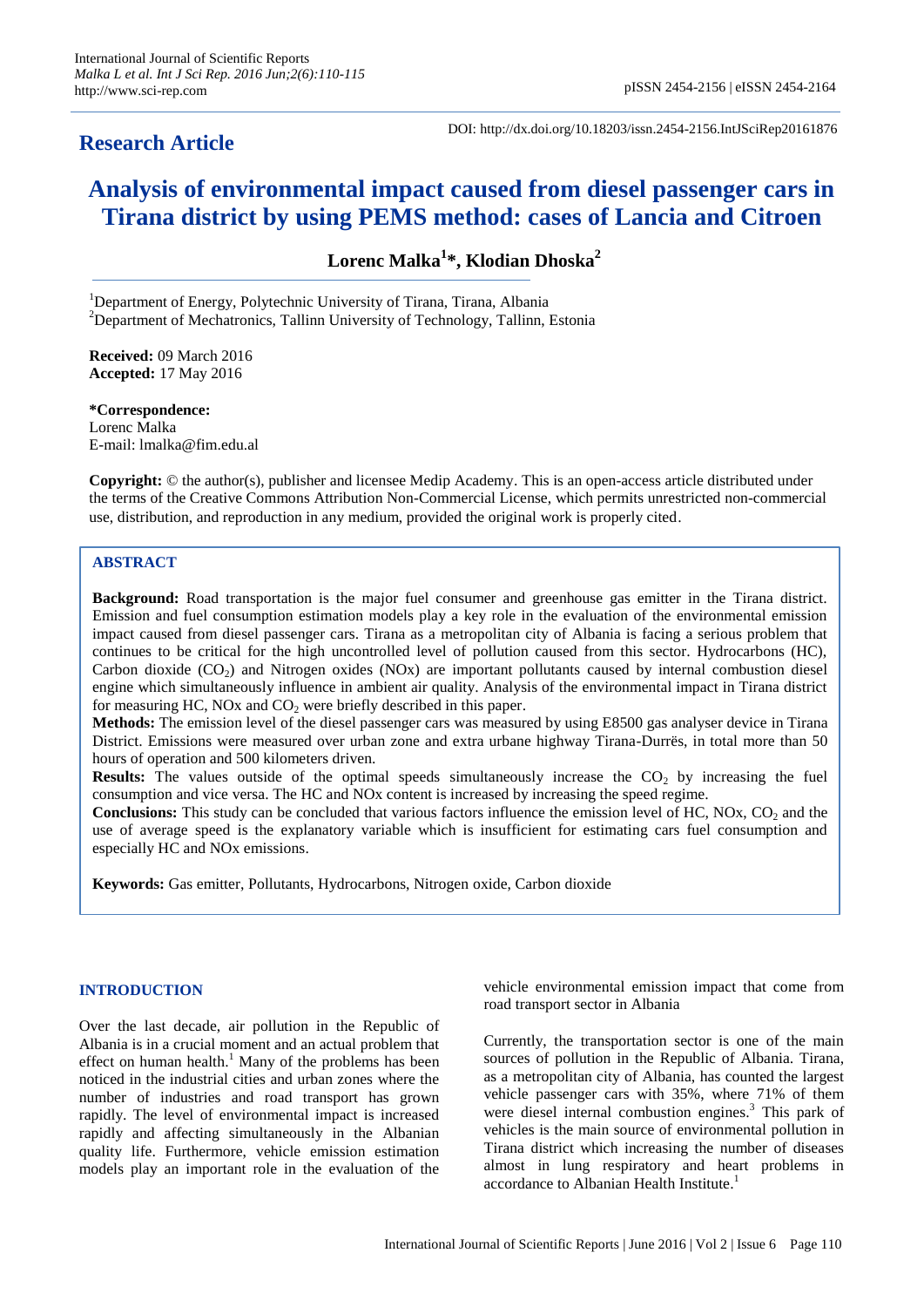Hydrocarbons (HC), Nitrogen oxide (NOx) and Carbon Dioxide  $(CO<sub>2</sub>)$  are the main common pollutants of the diesel engine which play a key role in tropospheric chemistry and influenced directly in the ambient air pollution. Based on it, many diseases in Tirana district were growing during last decade and are related to these common pollutants as can be seen in the Figure 1:



#### **Figure 1: Impact of HC on human and environment.**

 $CO<sub>2</sub>$  is a product of complete combustion of the fuel.  $CO<sub>2</sub>$ does not affect directly to the human health but it is a greenhouse gas and is one of the important factors that contribute to the global warming. Otherwise HC result from the incomplete combustion of fuels. Their subsequent reactions with the sunlight causes smog and ground level Ozone formation. Volatile Organic Compound is a special group of Hydrocarbons which are divided into two types' methane (MTH) and non-methane (NMTH). It is seen that prolonged exposure to some of these compounds, such as Benzene Toluene and Xylene, to the sunlight can cause Leukaemia.<sup>2</sup>

The important impact on human health and environment has grown the interest to analyze the adverse effect of air pollution in Tirana district by measuring and estimating the level of HC emissions and  $CO<sub>2</sub>$  during the last decade. We have selected for our analysis two different passenger cars type such as Lancia Thesis and Citroen C4, production years 2004 and 2009, with different speed regimes. We have selected these two types of diesel passenger cars for two reasons; firstly they are in the group that "Pass" successfully the official emission test in Tirana test center over the normal regime and secondly from diesel engine emissions were determined by the combustion process within the cylinder.

Emission standards for passenger cars are summarized in the Table 1. 3,8 Starting from the Euro 2 till Euro 6 stage, EU regulations introduce different emission limits for diesel. Diesels engines have more stringent CO standards but allowed higher NOx emissions. The formation of  $CO<sub>2</sub>$ is directly proportional to the fuel consumption of the engine which means that for reduction of  $CO<sub>2</sub>$  the fuel consumption needs to be reduced. Base on it, the target of EU for 2020 is to reduce the consumption of the diesel fuel in 3.6 l/100 km.

To analyse the adverse effect of air pollution in Tirana district we need to measure and evaluate the level of HC, NOx emissions and  $CO<sub>2</sub>$  during the last decade. We have selected for our analysis two different passenger cars type such as Lancia and Citroen, production years 2004 and 2009, with different speed regimes. We have chosen these categories for their larger number of the diesel passenger cars that pass successfully the air pollution test in Tirana test centre over the normal regime. From the other side this is not a real way of measuring emissions because the results may differ from the actual on-road emissions and it eliminates several factors that influences in the emissions level e.g., traffic, road gradient, hard accelerations, use of air conditioning, weather conditions and drivers influence.

| <b>Tier</b>                                                                  | <b>Date</b> | CO         | <b>THC</b>               | <b>NMHC</b>              | <b>NOx</b>               | $HC+NOx$   | <b>PM</b>  | $P$ [#/km]               |
|------------------------------------------------------------------------------|-------------|------------|--------------------------|--------------------------|--------------------------|------------|------------|--------------------------|
| <b>Diesel</b>                                                                |             |            |                          |                          |                          |            |            |                          |
| Euro $1\dagger$                                                              | Jul-92      | 2.72(3.16) | $\overline{\phantom{0}}$ | $\overline{\phantom{a}}$ | $\overline{\phantom{a}}$ | 0.97(1.13) | 0.14(0.18) | $\overline{\phantom{a}}$ |
| Euro 2                                                                       | $Jan-96$    |            | $\overline{\phantom{0}}$ | $\overline{\phantom{a}}$ | $\overline{\phantom{a}}$ | 0.7        | 0.08       |                          |
| Euro 3                                                                       | $Jan-00$    | 0.64       | $\overline{\phantom{a}}$ | $\overline{\phantom{a}}$ | 0.5                      | 0.56       | 0.05       |                          |
| Euro 4                                                                       | $Jan-05$    | 0.5        | $\overline{\phantom{a}}$ | $\overline{\phantom{a}}$ | 0.25                     | 0.3        | 0.025      | $\overline{\phantom{a}}$ |
| Euro 5a                                                                      | $Sep-09$    | 0.5        |                          | $\overline{\phantom{a}}$ | 0.18                     | 0.23       | 0.005      | $\overline{\phantom{a}}$ |
| Euro 5b                                                                      | $Sep-11$    | 0.5        | $\overline{\phantom{a}}$ | $\overline{\phantom{a}}$ | 0.18                     | 0.23       | 0.005      | $6\times10^{11}$         |
| Euro 6                                                                       | $Sep-14$    | 0.5        | $\overline{\phantom{0}}$ | $\overline{\phantom{a}}$ | 0.08                     | 0.17       | 0.005      | $6\times10^{11}$         |
| $\dot{\tau}$ Values in parentheses are conformity of production (COP) limits |             |            |                          |                          |                          |            |            |                          |

# **Table 1: Emission standards for passenger cars. 8**

This paper will be focused in the quantity of the impact of various diesel passenger cars speed regime and driver related factors on vehicle fuel consumption and emissions. The analysis indicates that passenger cars fuel consumption and emission scale increase considerably as the number of cars stops especially at high model speed. The HC and NOx emission rates are highly sensitive to the level of acceleration when compared to automatic speed in the range of 0 to 160 km/h. Thus, the research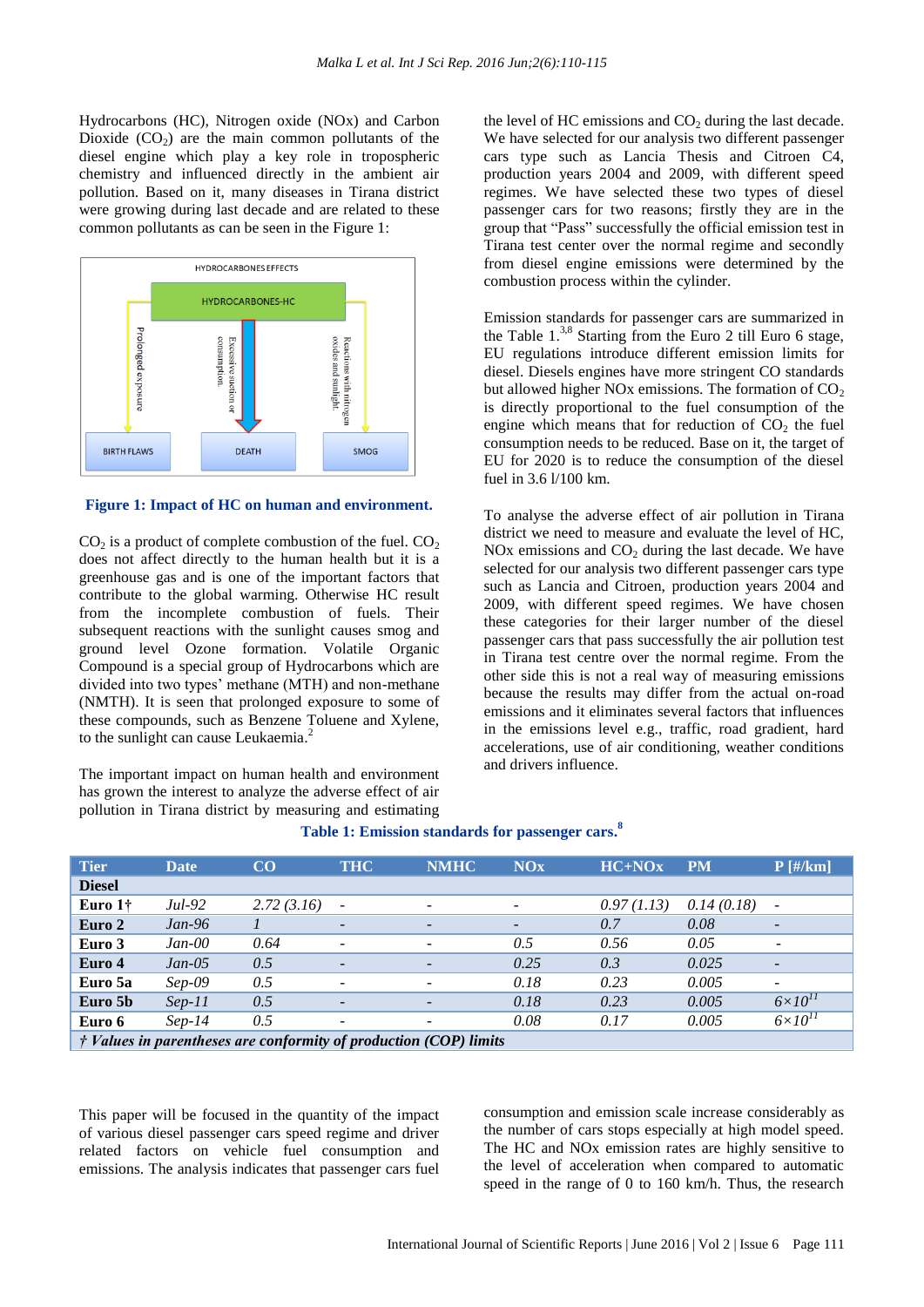work shows that the use of average speed we have only explanatory variable which is inadequate for estimating passenger cars fuel consumption and especially HC and NOx emissions. The combustion products were measured through E8500 gas analyzer device and the measurements were realized in the highway road between Tirana and Durres.<sup>7</sup>

#### **METHODS**

An E8500 gas analyser device was employed to the diesel passenger cars to measure the emission level in Tirana District as can be seen in the Figure 2.



#### **Figure 2: Connection of the E8500 Device with the Tailpipe exhaust system for the two types of the cars such as Lancia Thesis 2400 JTD, Common Rail, 2004 and Citroen C4 1.6, Common Rail, 2009.**

From the Figure 2, the gas analyser device measures directly the gases that pass out through the tile pipe of the exhaust system of internal combustion engine. The E8500 is composed from nine total gas sensors, six electrochemical sensors, three high accuracy nondispersive infrared (NDIR) sensors and an optional photo ionization detection (PID) sensor for measuring the pollution components. E8500 gas analyzer play an important role to study the real emission of each diesel engines used in this study. This study analyzed the onroad emissions performance of diesel passenger cars by using portable emissions measurement system (PEMS), which provide a continuous stream of vehicle data signals including emission rates, velocity and exhaust temperature.

The measurement is realized for Lancia Thesis 2400 JTD (Common Rail) 2004 and Citroen C4 1.6, (Common Rail) 2009 in different speed regimes. Emissions were measured over urban zone and extra urbane highway Tirana-Durrës, in total more than 50 hours of operation and 500 kilometers driven. Furthermore, we have measured the emission of NOx for Citroen Xantia (Traditional diesel fuel pomp) 1998 and compare with the Citroen C4 1.6 (Common Rail) 2009. The following Table 2 shows the consumption data's per each of the two

considers passenger cars given by manufacture fuel consumption.

#### **Table 2: Manufacturer Fuel Consumption of Lancia Thesis 2400 JTD (Common Rail), 2004, and Citroen C4 1.6, (Common Rail), 2009.**

| <b>Fuel</b><br><b>Consumption</b> | <b>Citroen C4</b><br>[1/km] | <b>Lancia Thesis</b><br>[1/km] |
|-----------------------------------|-----------------------------|--------------------------------|
| <b>Urban</b>                      | 6.0                         | 9.8                            |
| Extra urban                       | 4.0                         | 62                             |
| <b>Combined</b>                   |                             | 75                             |

These manufacture fuel consumption values are not corresponding to the real fuel consumption values used in Tirana district because in most of the cases is dependent to the quality of the fuel. The  $CO<sub>2</sub>$  emission  $(E)$  in Tirana District for our diesel passenger's car has been expressed by equation 1.

These manufacture fuel consumption values are not corresponding to the real fuel consumption values used in Tirana district because in most of the cases is dependent to the quality of the fuel. The  $CO<sub>2</sub>$  emission  $(E)$  in Tirana District for our diesel passenger's car has been expressed by equation 1.

$$
E_{CO_2} = \sum_{i=1}^{n} q \cdot A \cdot N_i \cdot b \tag{1}
$$

Where,

*q* is the specific consumption per 100 km,

*A* is annual (km/year),

 $N_i$  is the total number of the diesel passenger's car per each category,

*b* is the amount of  $CO<sub>2</sub>$ 

Furthermore, measured value of the NOx in different speed regimes (urban and interurban roads) have been converted in g/km by using emission factor (*EF*) of the equation 2 and 3.

$$
EF_{NOx} = \frac{ppm \cdot m_g}{10^6} \tag{2}
$$

$$
EF_{HC} = \frac{ppm \cdot m_g}{10^6} \tag{3}
$$

Where,

*ppm* is concentration of HC and NOx,

 $m<sub>g</sub>$  is a mass of the exhaust gas at 100<sup>o</sup>C measured from E8500.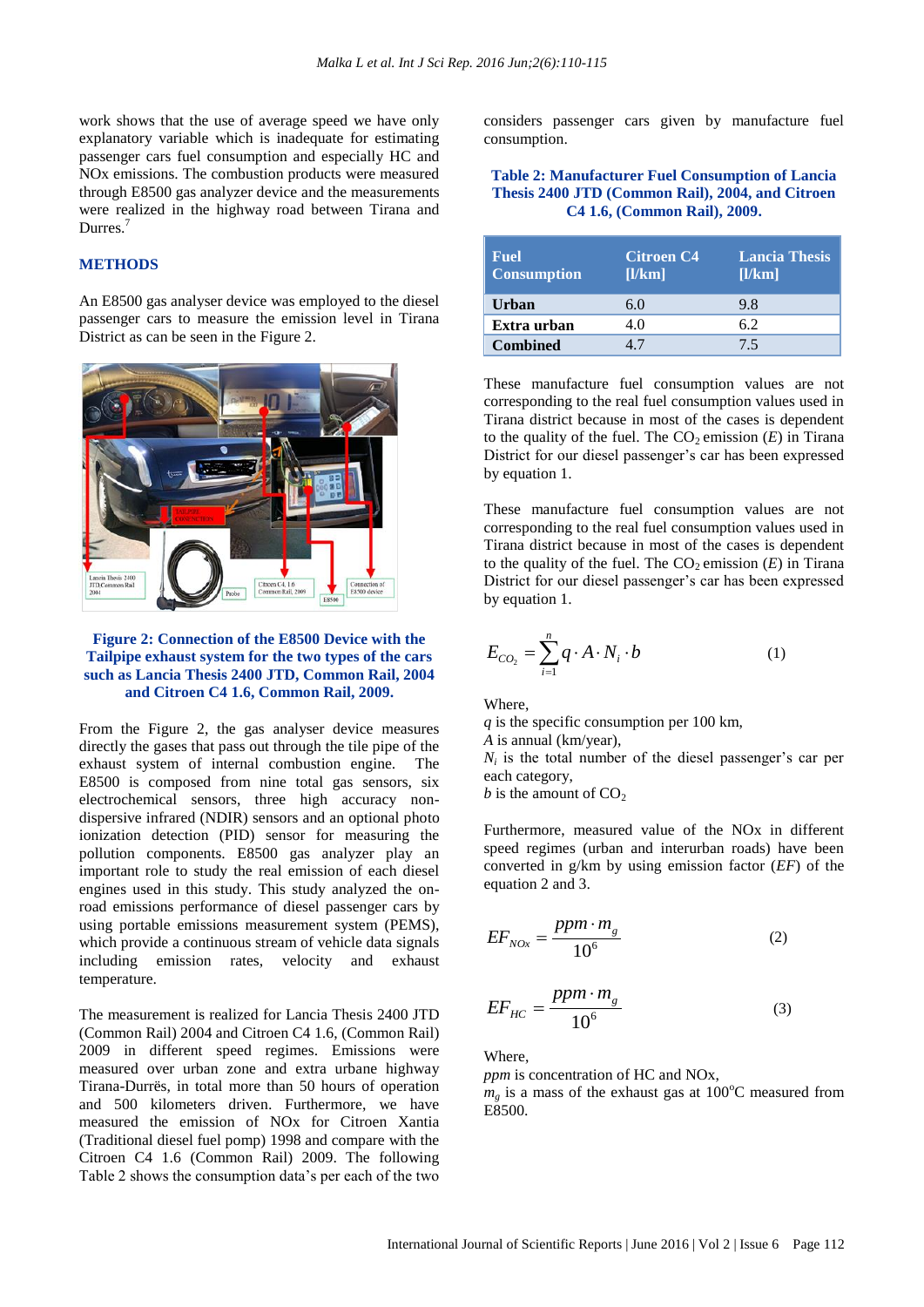#### **RESULTS**

The summary results of the fuel consumption in relation of the speed regimes are shown in the Figure 3.



#### **Figure 3 (a): Fuel consumption of Lancia Thesis 2.4JTD 2004 in load regime and normal operation regime.**



#### **Figure 3 (b): Fuel consumption differences of Citroen (C4 & Xantia) load regime and normal operation regime.**

The above Figure 3 depicts the average speed of the driving style changes where the resulting fuel consumption follows the same U-shape observed for steady-speed driving. Each point in the figure represents the average velocity and fuel consumption for an entire speed trace. For each of the twelve speed traces, the minimum fuel consumption occurs at moderate speed. The speeds correspond 45-70 km/h for Lancia Thesis, 45- 70 km/h for Citroen C4 and Citroen Xantia. These are Optimal Speeds (OS) of the fuel consumption that correspond to the minimum emission values of  $CO<sub>2</sub>$  as can be seen in the Figure 4. The values outside of the OS simultaneously increase/decrease the  $CO<sub>2</sub>$  by increasing/decreasing the fuel consumption. Based on the fuel consumption, the emission of  $CO<sub>2</sub>$  per each diesel passenger has been evaluated by equation 1 which correspond for  $E_{CO2}$  (Lancia Thesis) = 636 g/km,  $E_{CO2}$ (Citroen C4) = 371 g/km and  $E_{CO2}$  (Citroen Xantia) = 450 g/km.

Figure 5, shows the content of the HC in relation of the speed regime for Lancia Thesis and Citroen C4 diesel passenger cars.



#### **Figure 4: CO<sup>2</sup> content for Lancia Thesis, Citroen C4 and Citroen Xantia in different speed regimes.**



### **Figure 5: Content of HC in ppm for driving cycle Tirana-Durres highway: (a) Lancia Thesis and (b) Citroen C4.**

The above Figure 5 depicts that the HC content is increased by increasing the speed regime. By using equation 3 we have evaluated the emissions of the HC which are for EFHC (Lancia Thesis) =  $0.9$  g/km and EFHC (Citroen C4) =  $0.7$  g/km.

The results of HC content in (ppm) versus Excess Air for different speed regimes is shown in the Figure 6.

Figure 7, shows the content of the NOx in relation of the speed regime for different diesel passenger cars.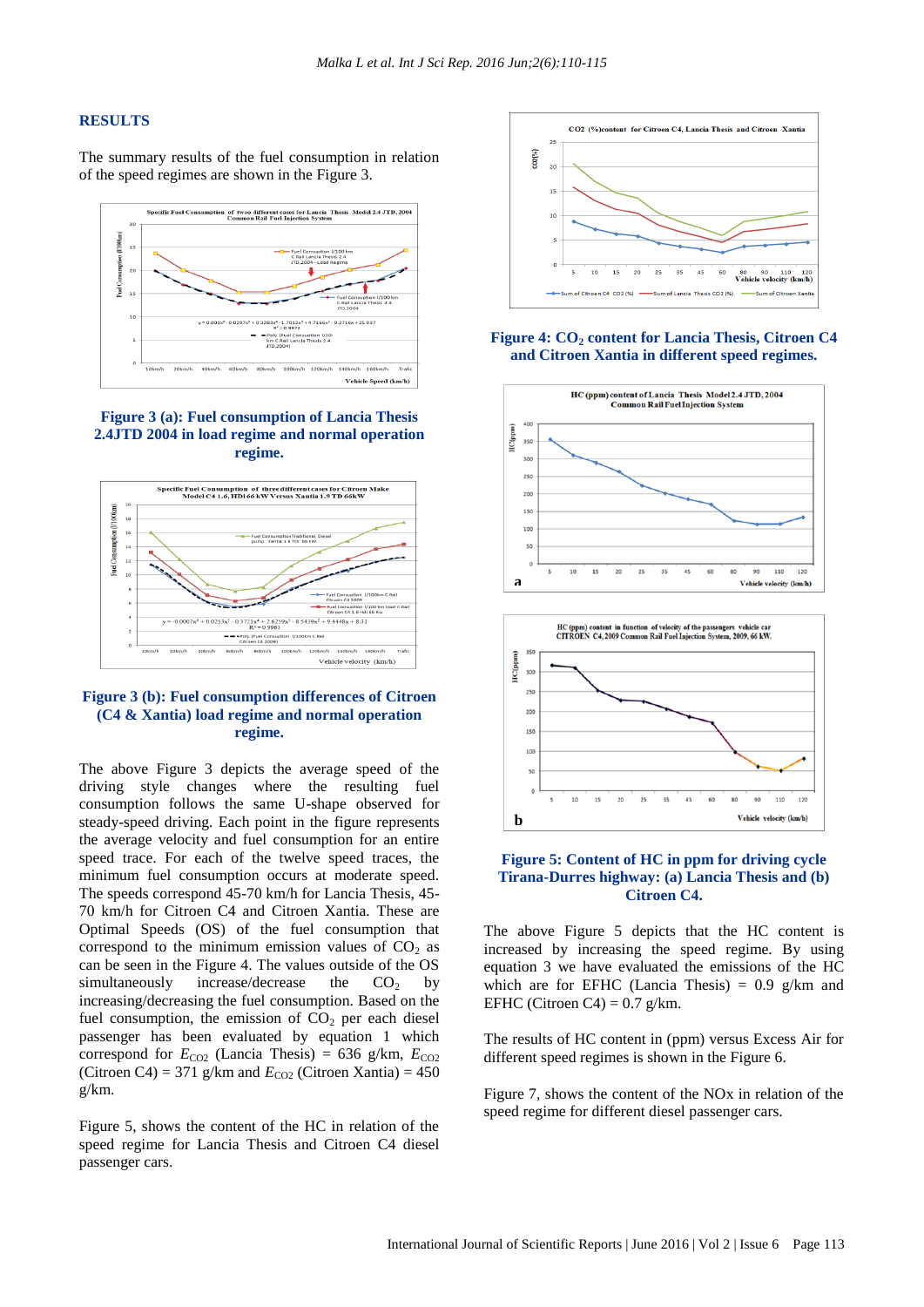



**Figure 6: Content of HC in (ppm) versus Excess Air and vehicle speed profile of (a) Lancia Thesis and (b) Citroen C4 for driving cycle Tirana-Durres highway.**





#### **Figure 7: NOx profile content in (ppm) of (a) Lancia Thesis and (b) Citroen C4, for driving cycle Tirana-Durres highway.**

The above Figure 7 depicts that the NOx content is increased by increasing the speed regime. By using equation 2 and 3 we have evaluated the emission of the NOx which are for  $EF_{\text{NOx}}$  (Lancia Thesis) = 1.62 g/km,  $EF_{HC}$  (Lancia Thesis) = 0.9 g/km,  $EF_{NOx}$  (Citroen C4) = 1.44 g/km and  $EF_{HC}$  (Citroen C4) = 0.7 g/km.

#### **DISCUSSION**

In this paper, the HC,  $NOx$  and  $CO<sub>2</sub>$  Emission level for Lancia Thesis, Citroen C4 and Citroen Xantia in Tirana district has been presented. The diesel passenger cars Lancia Thesis and Citroen C4 has been tested in PEMS method in different speed regimes and "Fail" in the emission test even they were new cars. It is seen that vehicle car with traditional diesel pump Citroen Xantia represent 38% more fuel consumption compared to the Common Rail fuel injection of Citroen C4, this mean low emission rate.

This study shows that the fuel consumption has U-shape form regarding to the velocity of the car, it is seen in Figure 6 for the three types of diesel passenger cars. The minimum fuel consumption occurs at moderate speed, between 45 and 70 km/h.

HC emission level for two diesel passenger cars, Citroen C4 and Lancia Thesis, were very high compared to EU 5 emission standard. On average, HC emissions from the tested vehicles were about 8 times higher than the limits set by the Euro 5. The highest level of HC was at speed level below 10 km/h where this value correspond to 316 ppm and is 25 time higher than the limit set by Euro 5. The lowest value corresponds in the vehicle speed 110 km/h where HC value is 51.6 ppm and is 4 times higher than EU standard.

In congestion condition in Tirana City the HC values of the two cars were different, for Lancia Thesis, which is classified as a luxury car reach 347 ppm otherwise for Citroen C4 a city car and small diesel passenger car HC content is 232 ppm, giving a value 1.5 times lower compared with Lancia Thesis.

Another important factor that has an influence in the HC pollution scale was excess air. The OS of this parameter plays an important role in reducing HC. The excess air at Citroen C4 and Lancia Thesis grows the HC values. The OS and high temperature in the burning chamber is needed to reduce the HC values.

NOx emission level for two diesel passenger cars, Citroen C4 and Lancia Thesis, is very high compared to EU 5 emission standard. <sup>8</sup> On average, real-world NOx emissions from the tested vehicles were about eighteen times higher than the limits set by the Euro 6 standard and 8 times higher than the limits set by the Euro 5.